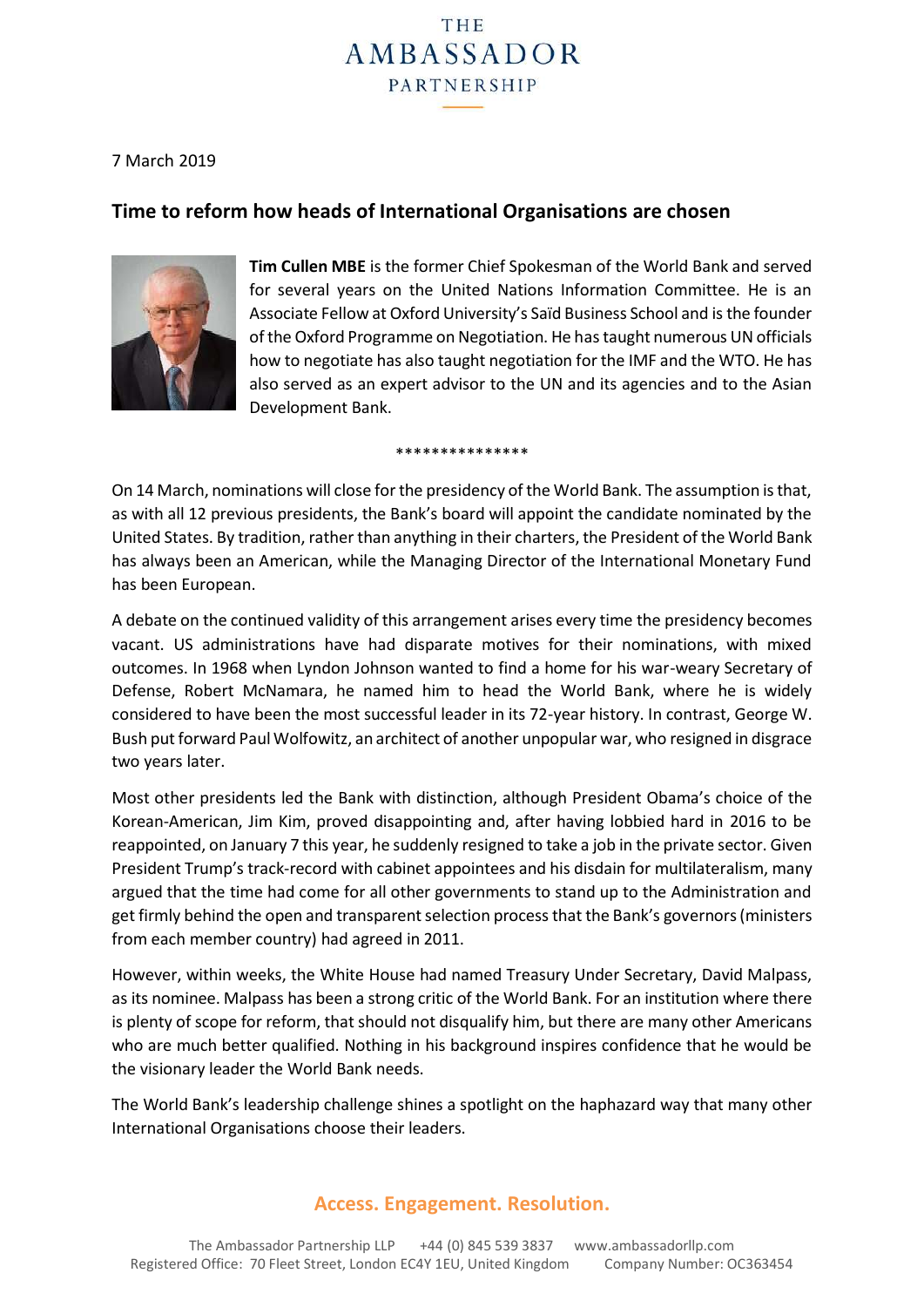At some organisations, a geographic rotation system operates, rather than opening up leadership posts to the best qualified candidate anywhere in the world. In the case of the Asian Development Bank, its Charter says: "He shall be a national of a regional member country", but all nine have been senior Japanese civil servants. The gender of the personal pronoun is noteworthy!

There are countless instances of governments backing second best candidates. An egregious case was when the Harvard-educated, World Bank vice president Ismail Serageldin, from Egypt, was backed by 48 Nobel Laureates to become Director General of UNESCO. He was widely regarded as ideally qualified. But Saudi Arabia named its ambassador in London as a candidate and corralled the support of most of the Arab world, including Egypt! Then, Japan nominated a senior civil servant in Tokyo and launched a global campaign of wining and dining that would have done FIFA proud. In November 1999, the Japanese nominee prevailed.

The same year, UN Secretary General, Kofi Annan, proposed another World Bank Vice President, Mark Malloch Brown, to be the Administrator of UNDP. Two decades earlier, when still in his twenties and working for UNHCR, he had been widely praised for setting up camps in Thailand for Cambodian refugees fleeing Pol Pot's genocide and had an extensive subsequent development background. The Clinton Administration and most other countries supported his nomination. However, despite Malloch Brown being British, the UK didn't support him because the EU had decided that it was Denmark's "turn". Happily, the Secretary General's choice of a qualified professional prevailed and so he was appointed.

Unlike many other such organisations, the WTO has a transparent process for appointing a new director-general. Nine months before the end of the incumbent's term, the Chair of WTO's General Council (comprising representatives of all member governments) opens a one-month window for nominations, with applications being invited from all regions, "taking into consideration the diversity of the WTO's membership."

Candidates make oral presentations to the General Council, including their vision for the WTO, and answer questions. Over the subsequent two months, straw polls are conducted, with the candidate garnering the least support being dropped in each round, until the Chair is able to present the candidate most likely to attract consensus. The process has worked well, although, in May 1999, members were evenly split over New Zealand's Mike Moore and Thailand's Supachai Panitchpakdi, with neither candidate willing to withdraw. The compromise was that Moore served from 1999 to 2002 and Supachai from 2002 to 2005 – three years each rather than the normal four-year term.

At the United Nations, the appointment of the Secretary General is made by the General Assembly on the recommendation of the Security Council. However, the five permanent members (P5) of the Security Council traditionally exerted their influence to choose a candidate on a rotating geographic basis in an opaque process, trading their support for candidates in return for promises of senior posts for their nationals.

In 2016, this changed when António Guterres was appointed after a transparent process based on merit. The presidents of the Security Council and the General Assembly jointly established selection criteria and called for CVs and mission statements from candidates, which were posted on a dedicated website. Seven out of the 13 candidates in 2016 were women, whereas over the entire prior history of the UN, only three women had made it onto the Security Council's shortlist.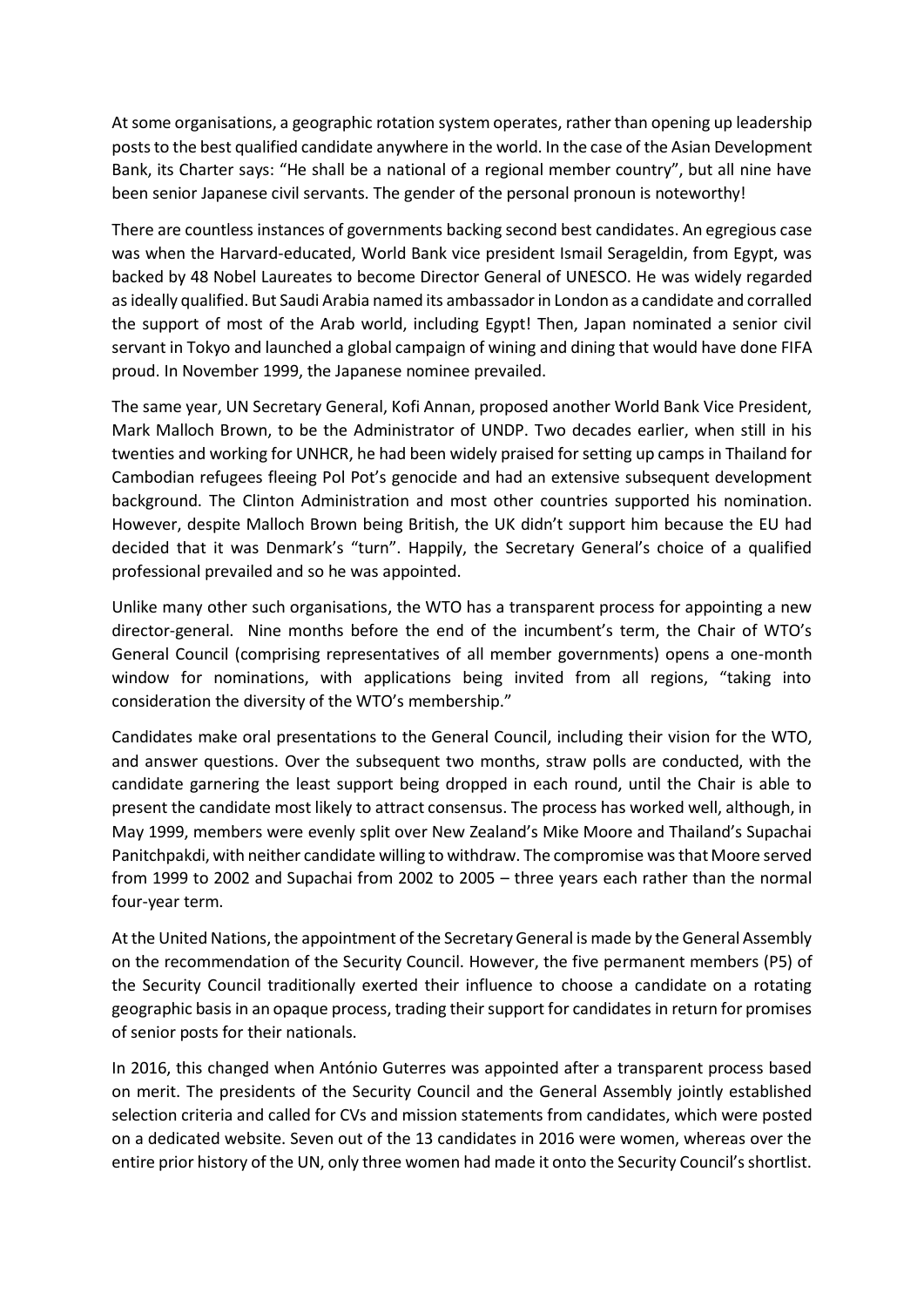All candidates were questioned by GA members about their plans, with the hearings being carried on a webcast to open them to a global audience.

Returning to the World Bank: within days of Kim's resignation, the Board affirmed its "commitment to an open, merit-based and transparent selection process," stating that Candidates should meet the following criteria:

- a proven track record of leadership;
- experience of managing large organizations with international exposure, and a familiarity with the public sector;
- the ability to articulate a clear vision of the World Bank Group's development mission;
- a firm commitment to and appreciation for multilateral cooperation; and,
- effective and diplomatic communication skills, impartiality and objectivity in the performance of the responsibilities of the position.

After nominations close, three candidates will be shortlisted and their names published, followed by formal interviews with Executive Directors, with the intention of selecting a new president before the Spring meetings (12-14 April).

David Malpass's background and public statements suggest that he fails to meet these criteria, unlike the two other candidates from 2012, when Kim was appointed. They are Ngozi Okonjo-Iweala, a former (female) Nigerian finance minister and World Bank managing director, and José Antonio Ocampo, a former finance minister of Colombia. There are other candidates elsewhere, including in the United States, who are very well-qualified. However, the only non-US nomination so far, Ziad Hayek, head of Lebanon's council for overseeing privatisations and public-private partnerships, is unlikely to garner widespread support.

While there is no appetite to alienate the United States, a case can be made for rejecting Trump's nominee, a man who has argued that "multilateralism has gone substantially too far – to the point where it is hurting US and global growth," and has been a leading advocate of US protectionism. If the Bank's other 188 member governments are willing to show some backbone, they will encourage additional nominations and then choose a fully qualified candidate. If they want to avoid an overt confrontation with the US, there is, however, another practical solution.

Kristalina Georgieva, the Bank's chief executive, is currently acting president. She had spent 17 years at the Bank, rising to Vice President and Secretary before becoming a Commissioner and then a Vice President of the European Commission. She could be asked to fill the entire remaining three years of Kim's term of office, by which time there might be a new administration with a more global outlook, and if there isn't, the Bank's member countries could still make their own choice without accepting a US nomination.

The world needs International Organisations to provide the framework for a global international order that keeps the peace, fosters prosperity through trade and development, addresses global health issues, promotes environmental and cultural best practice and a host of other public goods. Governments throughout the world must make ensuring well-qualified leadership for these bodies a much higher foreign policy priority than it has been in the past.